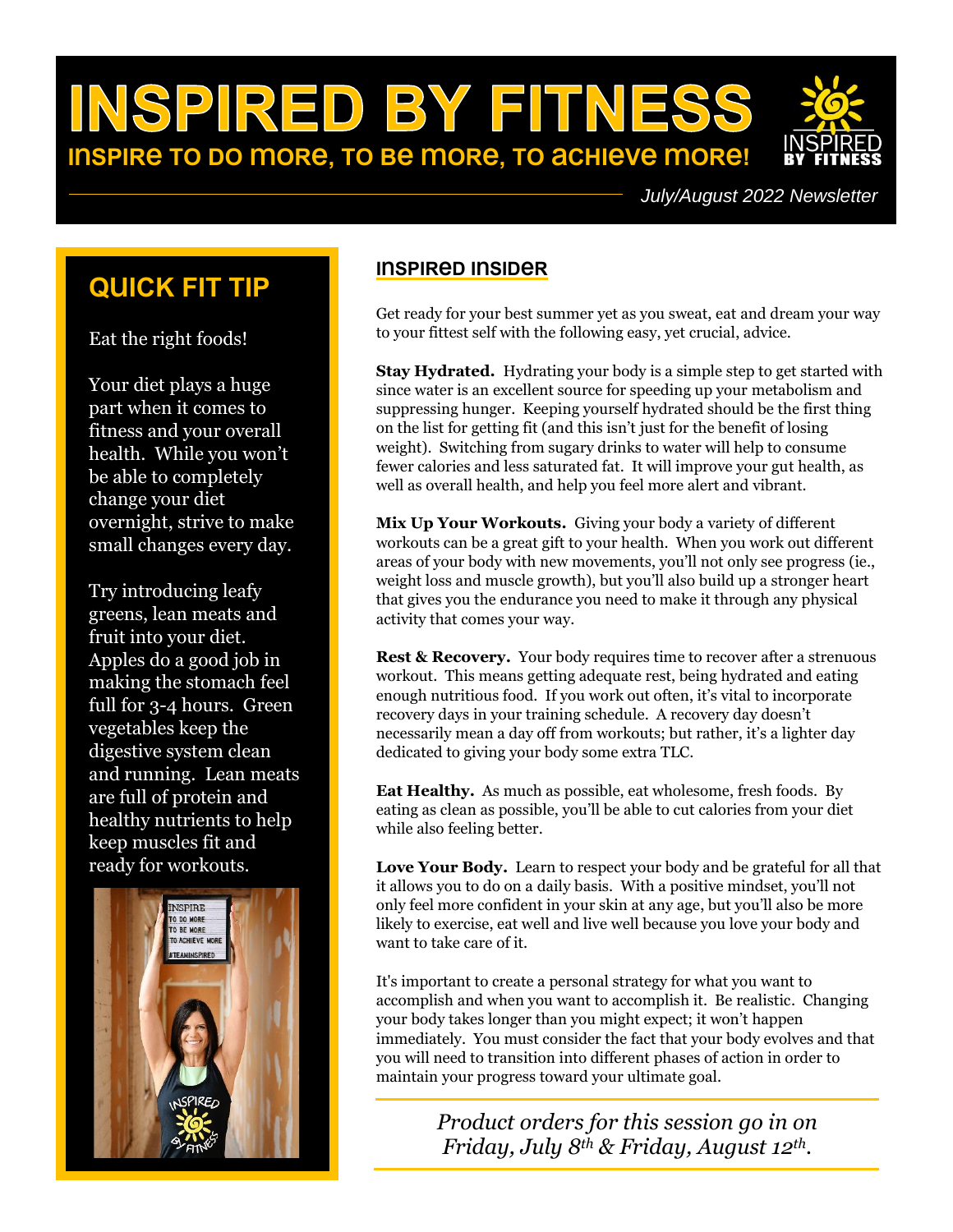## **shred fat, buIld muscle, tone up & have fun at summer outdoor boot camp**

We want to get you fit, get you healthy, challenge your mind, challenge your body, and most importantly, make fitness fun! At **Summer Outdoor Boot Camp**, participants will be inspired to work hard, sweat and get results with a focus on all components of exercise – total body strength, muscle endurance, speed/agility, flexibility, balance, power and cardiovascular ability. This class is a total body workout focused on working hard and pushing your body to its limit and will incorporate strength and cardio segments that will increase your metabolic rate and help burn fat. This program is designed for all fitness abilities.

This 8-week session will take place starting on **Wednesday, July 6th at 7:00 pm** at the Stratford Festival Archives parking lot (right beside Inspired by Fitness) and will replace Wednesday evening Yoga classes for the duration.



## **reset your IntentIons & recommIt to that goal wIth the fItness reset 5-day onlIne challenge**

The **Fitness Reset 5-Day Challenge** will educate you on the benefits of mixing up your training, the importance of using the correct technique and to reset your fitness goals. You will feel empowered, stronger and confident to achieve even the most ambitious fitness goals. Work out alongside Personal Training Specialist, Sherry Kresky-Wilson, to grow your physical strength, mental endurance and leave you feeling accomplished.

This FREE 5-day challenge will be held from **Monday, July 18th to Friday, July 22<sup>nd</sup>**. Join on [Facebook](https://www.facebook.com/inspiredbyfitness.ca/) or [Instagram.](https://www.instagram.com/inspired_by_fitness_studio/)

## **these deals are sIzzlIng – get 'em whIle they're hot**

Enjoy some hot savings with our **Sizzling Summer Sale**! We are thrilled to offer a 25% discount on our Inspired FRIEND 20-class pass and/or a 10% discount on our Training Sessions (Personal/Group/Online). This is our biggest sale for classes and training sessions, so don't wait if you want to enjoy some great savings!

This sale will be held for one day only – **Thursday, July 7th**. Visit our [WellnessLiving](https://www.wellnessliving.com/catalog/inspired_by_fitness) site to purchase using these discount codes: SIZZFRIEND22 (Inspired FRIEND 20-class pass) and/or SIZZTRAIN22 (training sessions).

## **release your Inner rockstar at pound class**

We are so excited to add **POUND class** at the studio as a 7-week pop-up offering! POUND is an exhilarating full-body workout that combines cardio, conditioning and strength training with yoga and pilates-inspired movements. Using Ripstix, lightly weighted drumsticks engineered specifically for exercising, POUND transforms drumming into an incredibly effective workout designed for all fitness levels.

This special 7-week pop-up class will start weekly on **Wednesday, July 6th to Wednesday, August 17th from 6:00 to 6:45 pm** and will be led by guest instructor, Michelle Rawlings. Please note this class will replace Wednesday evening Butt & Gut for the duration.